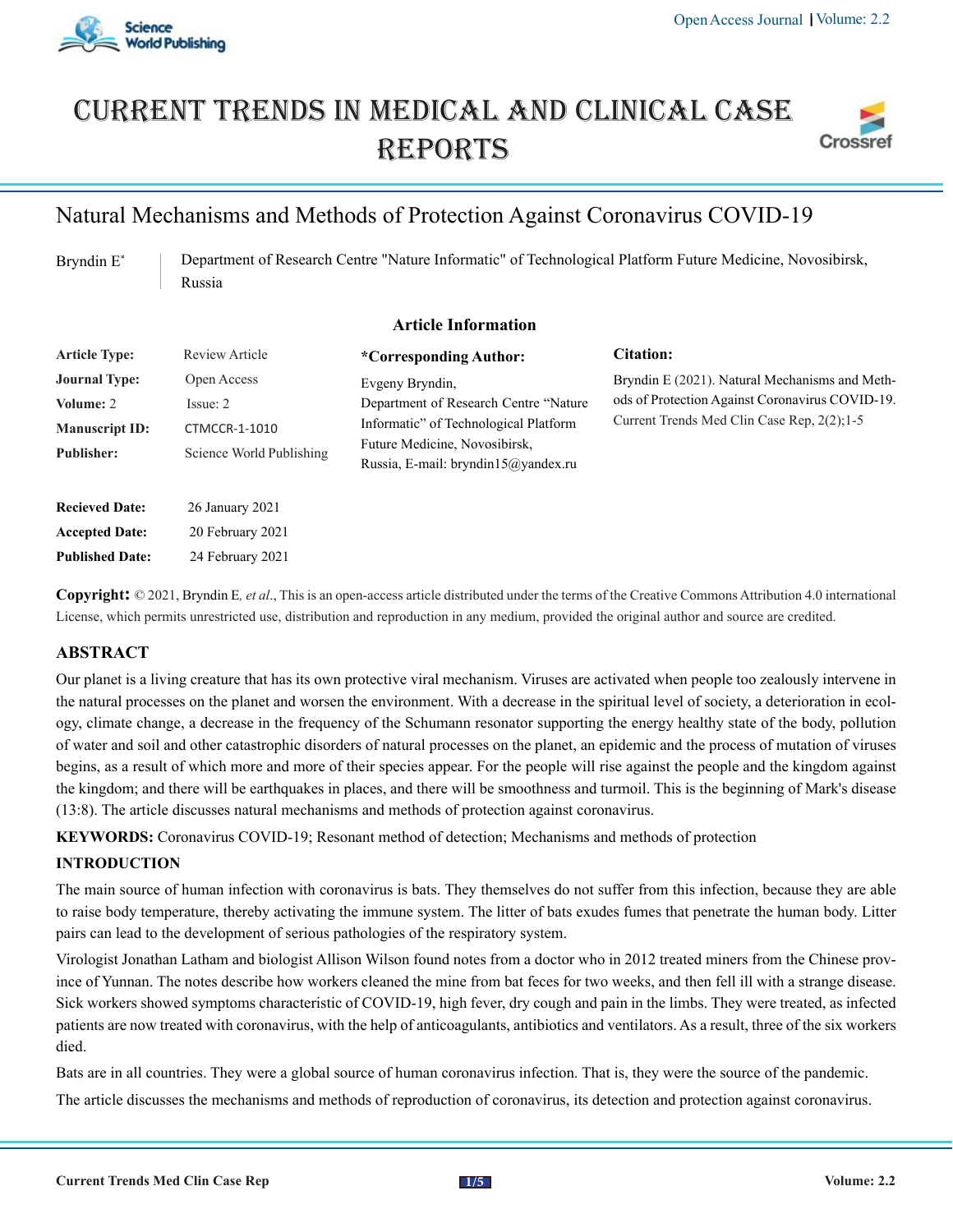

## **2. MECHANISM OF CORONAVIRUS REPRODUC-TION IN THE BODY AND INFECTION PATHWAY**

Viruses have no cellular structure. Viruses are intracellular parasites, and outside the cell they do not show any living properties (do not grow, do not feed, do not produce energy, they do not have metabolism). They have heredity and variability and are able to reproduce similar forms, that is, reproduce. They consist of genetic material (RNA or DNA) enclosed in a protein envelope called capsid. A separate viral particle - a virion, consists of one nucleic acid molecule covered with a shell of a small number of protein molecules. After entering the cell, the virus changes its metabolism, directing all cell activity to the production of viral nucleic acid and viral proteins. Inside the cell, viral particles are assembled from synthesized nucleic acid molecules and proteins. Until the death in the cell, a huge number of viral particles have time to be synthesized. Ultimately, the cell dies, its shell bursts, and viruses exit the host cell. A cell infected with coronavirus 2019-nCoV capable of producing thousands of carriers of new viral particles. The 2019 nCoV virus is extremely active and each cell creates thousands of new coronavirus carriers that are released from the surface of the affected cell and infect other cells. Coronavirus SARS-CoV-2, which causes COVID-19 disease, multiplies in the human body in the lungs, upper airways and intestines.

The ways of spreading viruses are: air-drop (coughing, sneezing), through body fluids (blood, sperm and saliva), from skin to skin (with touches and handshakes), from skin to products (when touching food with dirty hands, viruses can get into the intestines). Once in the body, the virus attaches to the membrane of a foreign cell.

## **3. DETECTION OF CORONAVIRUS COVID-19 IN THE BODY BY RESONANCE TECHNOLOGY**

Coronavirus COVID 19 lay on the human population. Hundreds of thousands of people in the world get infected every day. The rapid detection of coronavirus in every person on the planet earth is a pressing problem. The NATURAL INFORMATICS Research Center is developing a technology for detecting coronavirus COVID-19 in the body by a resonance method. The development represents Know-How. The detection of coronavirus COVID-19 in the body can be carried out by a micro-device consisting of a microresonator for detecting coronavirus in the body based on resonance at its own frequency of electromagnetic waves of the biofield, and from a microprocessor for notifying a citizen's disease to a network medical platform. There is a technology for making optical microresonators with an accuracy of 0.17 angstrom [1]. The size error of the microresonators is less than the diameter of the hydrogen atom. The ability to create simple microresonators with an accuracy of 0.17 angstrom allows them to be used to detect each person's coronavirus [2-4]. Such a significant leap in microresonator and artificial intelligence technologies allows them to be used to detect coronavirus in infected people anywhere on the planet.

The design of the micro-device is in the form of an amulet. An amulet with a micro device is assigned a number in a network medical platform. A sensitive micro device for detecting coronavirus COVID-19 in the body provides detection of infected people throughout the world through the World Health Organization's international medical platform. The international medical platform for identifying the amulet number with the host and a micro device for detecting coronovirus COVID-19 in the body will help eliminate the presence of infected patients at all objects of mass accumulation of people in all points of the world in open and closed areas and premises. This requires legislation to require citizens to wear an amulet with a micro coronavirus detection device. An amulet with a micro device is worn from the chest at the level of the thymus gland. The technology provides rapid detection of people infected with coronavirus, helps in their neutralization from public places and, thereby, does not spread coronavirus.

## **4. NATURAL BIOENERGY METHODS TO PROTECT AGAINST CORONAVIRUS**

#### **4.1 VACCINATION AGAINST CORONAVIRUS WITH IN-JECTIONS**

Vaccination of the population against coronavirus increases collective immunity. The vaccine can be live (weakened virus), inactivated (dead virus) or vector - precisely such vaccines for coronavirus. They contain a harmless adenovirus for humans, in the DNA of which the coronavirus gene is located. Adenovirus is then used as a delivery container.

Any vaccine contains a specific antigen - a protein that provokes the production of antibodies - the immune response. In the body, antigen is met by specially adapted cells - macrophages. They get acquainted with the antigen and read information from it. They transmit the obtained information to T-lymphocytes, they in turn begin to change, and among them cells appear that will also participate in the immune process. T cells transmit information to B lymphocytes, which are converted into plasma cells capable of producing antibodies. Part of B lymphocytes turns into memory cells. They store information about the antigen and, upon re-encounter with a similar antigen, trigger an immune response (antibody formation) in a shorter time frame.

The immune system is customized by hardening of an organism on air and in water. It is previously necessary to customize the system of a thermoregulation. Hardening of an organism for control of immune system with emotional fixing is carried out no more than a month not to break balance of inhibition and exaltation of a nervous system and not to narrow the capillaries feeding organism cells (Figure 1).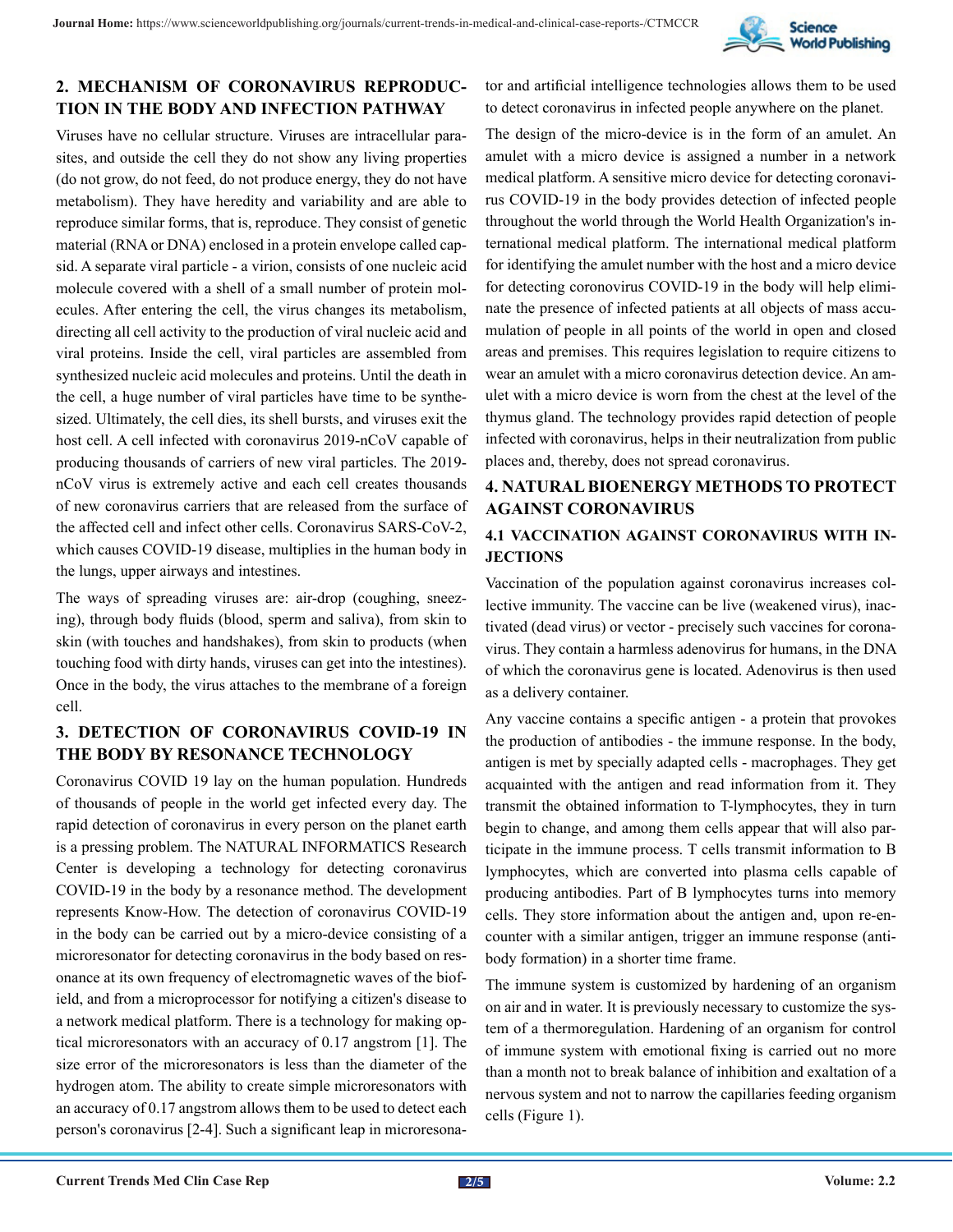



**Figure 1:** Immune complex The good health has to be result of control.

## **4.2 PROTECTION AGAINST CORONAVIRUS BY ETHER FIELD AND BIOFIELD**

The main immunity is a strong ethereal field. The silver-bluish ethereal field, the field of life, permeates our physical body, every organ, system, every cell. It ensures integrity and vitality, reflects the state of the physical body and life systems, serves as a conductor and regulator of life energy, as well as a repository of life forces and clean energy of life. The state of the ethereal field as a whole, a person feels like the level of his vitality, energy, cheerfulness, tone, immunity.

In the ether field, energy flows through channels and meridians. It is necessary to clean and work on the ether field so that it is dense. The blocks and clamps that arise in it, if possible, must be immediately identified and neutralized, and the energy flow restored. It is also necessary to clean and keep clean the energy filling it. Contaminates and reduces the density of the ether field:

- Excessive stress in the physical body interfering with the flow of energy.
- Fuss, waste of energy.
- Negative emotions and desires.
- Negative thoughts and attitudes.
- Improper breathing: not rhythmic breathing, mouth breathing, etc.
- Improper power supply.
- Alcohol, tobacco, etc.
- Contamination of the physical body.
- No contact with nature and fresh air and the sun.

#### Wasteland.

The purity and density of the ether field retains:

- Maintaining a smooth, harmonious and balanced energy flow.
- Positive feelings.
- Purity of thoughts, attitudes.
- Staying in inner peace.
- Keeping the body in tone.
- Proper nutrition. Drink clean water.
- Cleansing the physical body in the sauna.
- Physical activity.
- Hardening with contrast shower.
- Massage helps normalize the flow of energy in the body.
- Outdoors and sunshine.
- Life activity in harmony with the surrounding world.
- Correct day mode. Rest, sleep.

The density of the ethereal field determines the state of a person:

0-5% (almost no biofield) - weakness, paralysis, death.

5-20% - ailments, very frequent diseases.

20-30% is a good body condition, but often fatigue.

30-50% - good health, cheer, stamina.

50-70% is an excellent state of health.

70-100% is a very dense biofield. Good health!

The denser it is, the healthier a person is. The strongest and densest air field that a person is able to develop on his own is 100%. If a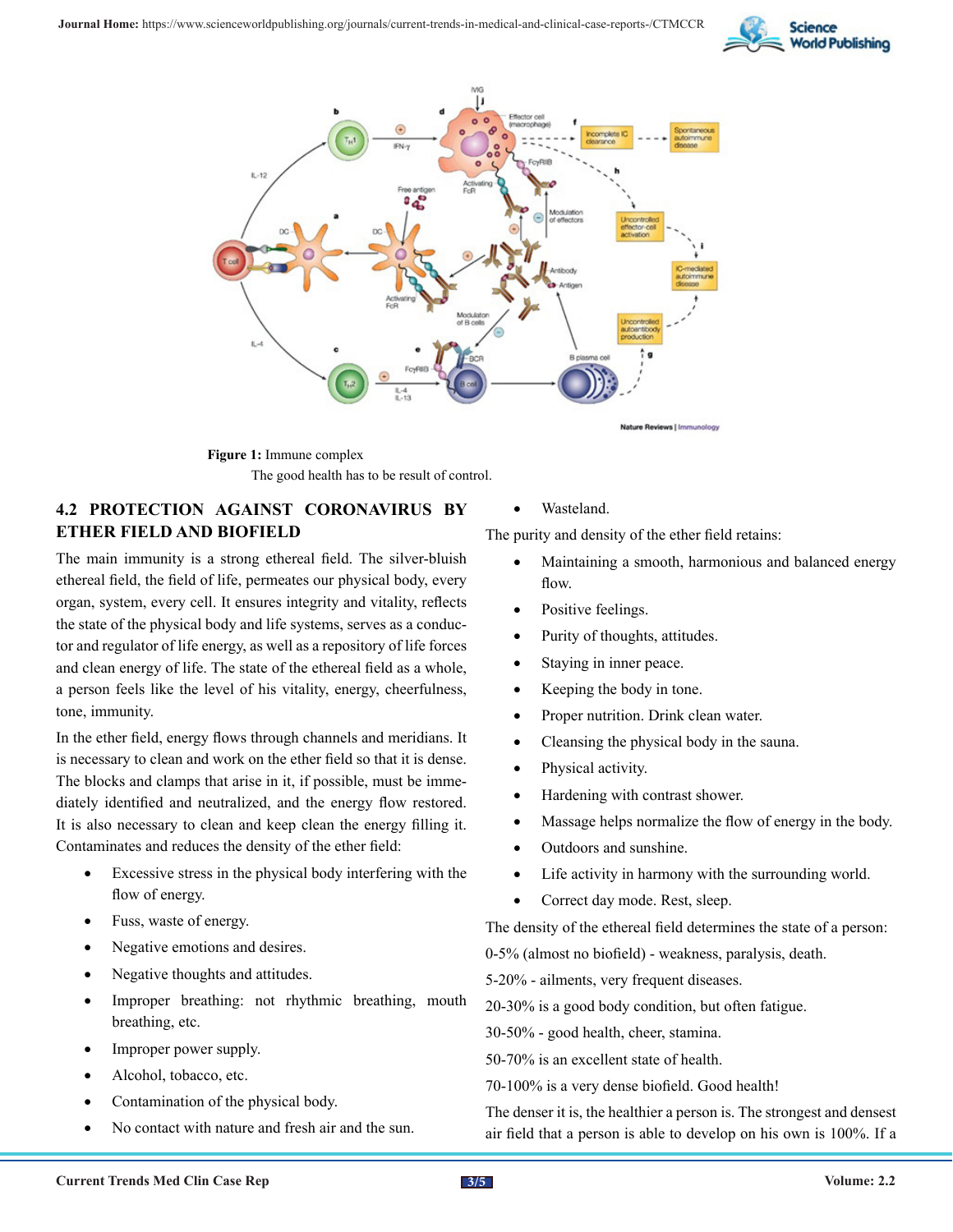

person has an etheric field with a density of 60% or more, then the coronavirus will bypass it. Thanks to the density of the field, he will just slip and walk by. If the coronavirus breaks into a person with a dense ether field from 30% to 60%, then the chance of healing will be quite high, 60-70%.

There are a certain group of individuals who do not get sick when in repeated contact with patients with coronavirus, who are its excretors. This group of people has more biofield energy than coronavirus biofield energy. The great energy of biopolitics in people with a righteous good spirit [5-7].

## **4.3 PROTECTION AGAINST CORONAVIRUS IN-FECTION**

**4.3.1. MEDICAL MASK:** To a certain extent, it protects us from the virus entering the airway - but only a certain time - until it gets wet from your breath. Then viruses will be able to penetrate the nasal cavity through the wet capillaries of the mask - although not in such an amount. So if you use a mask, change it every 1.5 hours. And only a respiratory agent can significantly block the access of viruses to your body - but in everyday life this is little real. However, in the midst of an epidemic, it is better to wear a regular mask than to be near the carrier of the virus without it - just change it regularly.

**4.3.2. WASH YOUR HANDS MORE OFTEN:** This simple rule allows you to remove most of the viruses that stuck to your palms when contacting ATMs, door handles, railings, elevator buttons, etc. After each touch of a potentially infected surface, simply wash your hands with soap and warm water, wiping each finger. How does soap affect coronavirus Sars-CoV-2 and most other viruses? In short, it destroys the lipid bilayer that covers this microbe. Soap breaks up the fat membrane, and without it the virus breaks down into pieces. Well, then, even if the soap doesn't break the membrane of viruses, they'll just wash the soap water into the sink. So that frequent use does not destroy the natural fat film protecting against harmful bacteria, choose a solid hypoallergenic soap with a neutral Ph and with an age mark of  $0 +$ . Wash your hands only after contact with potentially infected items.

**4.3.3. AVOID CROWDING. IF THIS CANNOT BE AVOID-ED, THEN TRY TO KEEP YOUR DISTANCE:** If you can stay at home and not go where there are many people (concert, cinema, market, nightclub), then do not go. It is better to avoid the crowd and do not approach outsiders on the street - observe a distance of at least a meter.

#### **4.3.4. DURING THE EPIDEMIC OF HANDSHAKES, HUG-GING AND KISSING**

**4.3.5. WITH THE INEVITABLE REDUCTION OF DIS-TANCE WITH STRANGERS:** (especially coughers), turn away and hold your breath for 5-6 seconds, and when the distance

breaks, take an energetic exhalation through the nose, cleaning the airways. Take three vigorous exhalations through the nose and two through the mouth, cleaning the lungs, trachea and bronchi from adhering viral particles. To more vigorously exhale and clear the airways of viruses, connect the diaphragm, straining the muscles of the abdominal press.

**4.3.6. RINSE YOUR NOSE WITH SALINE:** Saline is a 0.9% solution of NaCl (table salt): A very effective procedure invented by Indian yogis a few millennia ago. Pharmacies have various devices and sprays for this purpose. If you prepare the solution yourself, it is better to use sea salt or salt enriched with KCl and Mg (in grocery stores it is sold under the brand name "Salt with reduced sodium content"). But in principle, ordinary food salt, which is in any house, will be suitable. Take about 2 grams of salt on a glass of warm water, stir and wash your nose with this solution.

**4.3.7. USE PROTECTIVE GLOVES:** In crowded places, where you have to touch surfaces (transport, shops, hospitals) it is advisable to use gloves. It is better to use conventional non-sterile rubber gloves, and if they are not available, then any technical fabric analogues. If you use dress gloves, change them daily, wash them thoroughly in disinfectants, and smooth them with a hot iron.

**4.3.8. DO NOT TOUCH STAIRCASE RAILINGS, DESKS, OTHER PEOPLE'S GADGETS, TOYS AND PUBLIC DOORS:** If possible, open and close the doors using elbows or shoulders. If you did this without gloves, be sure to wash your hands after each such contact. Using ATMs, wipe your hands with wet napkins. To reduce the risk of coronavirus infection in the elevator (both from contact with infected people and when touching the elevator buttons) - move along the stairs on foot. If you need to climb to 4-5 floors, or go down from 5-6 - definitely go up the stairs. And reduce the risk of infection in the elevator, and strengthen your cardiovascular and musculoskeletal systems. Move for years and heart attacks and osteoporosis.

## **4.3.9. BRUSH YOUR TEETH IN THE MORNING AND IN THE EVENING.**

**4.3.10. DISINFECTION OF THE ROOM WITH ANTISEP-TICS.**

#### **4.3.11. USE PERSONAL CUTLERY AND UTENSILS.**

**4.3.12. STRENGTHEN CELLULAR IMMUNITY:** A healthy adult will be able to provide the body with vitamins and strengthen immunity. Vitamin D is found in fish oil, salmon, cod liver, egg yolk and dairy products. Vitamins В2, В6, В12 are found in milk, eggs, cereals, legumes, nuts, seafood. Vitamin E contains nuts, seeds, vegetable oils and seafood. Vitamin C contains rosehips, pomegranate, green tea, fermented cabbage, citrus fruits, currants and pepper. Vitamin A contains carrots, milk, eggs, butter, cheese and hawthorn.